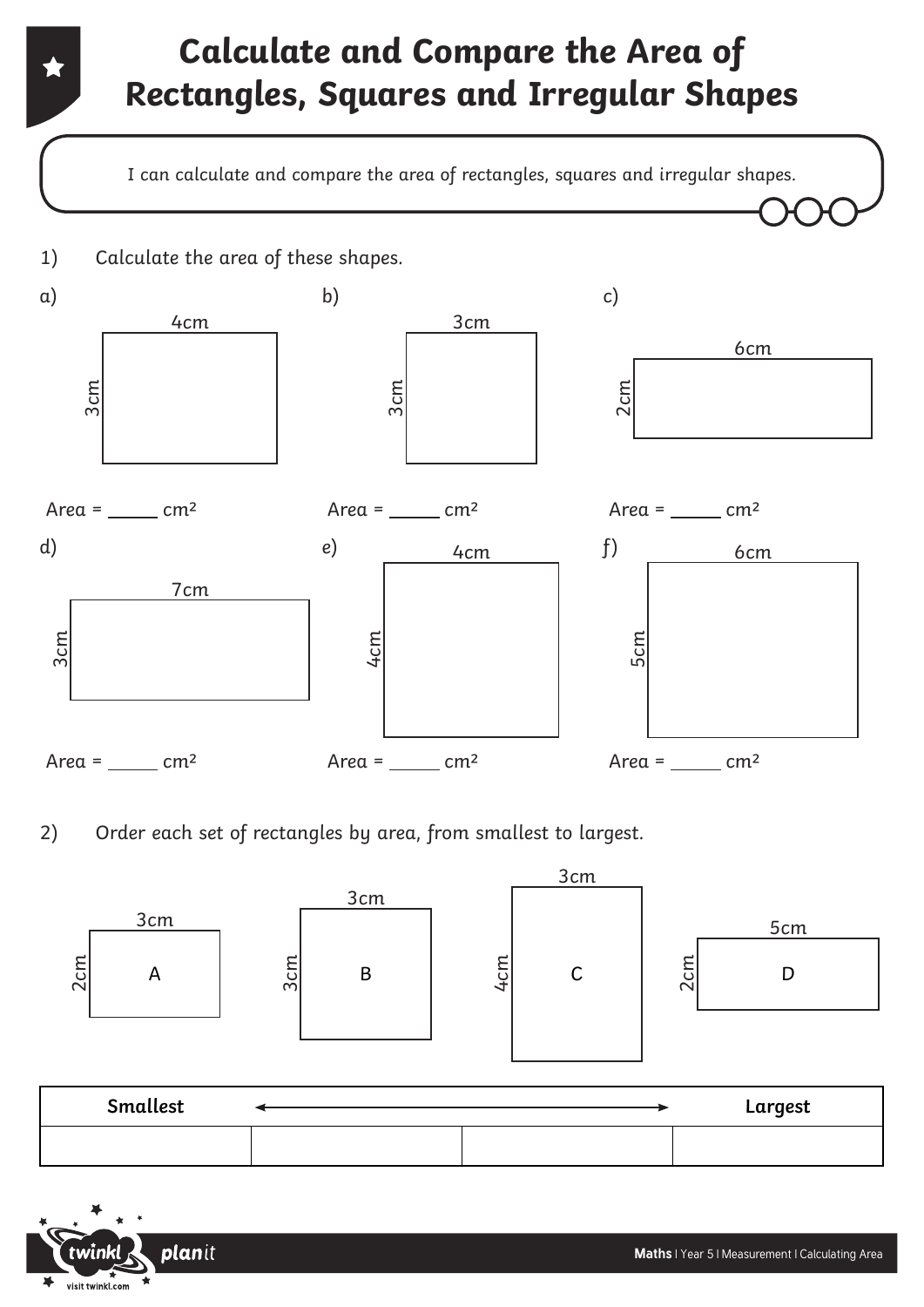#### **Calculate and Compare the Area of Rectangles, Squares and Irregular Shapes**

 3) Order each set of rectangles by area, from smallest to largest.



4) Estimate the area of this shape in  $cm<sup>2</sup>$ .



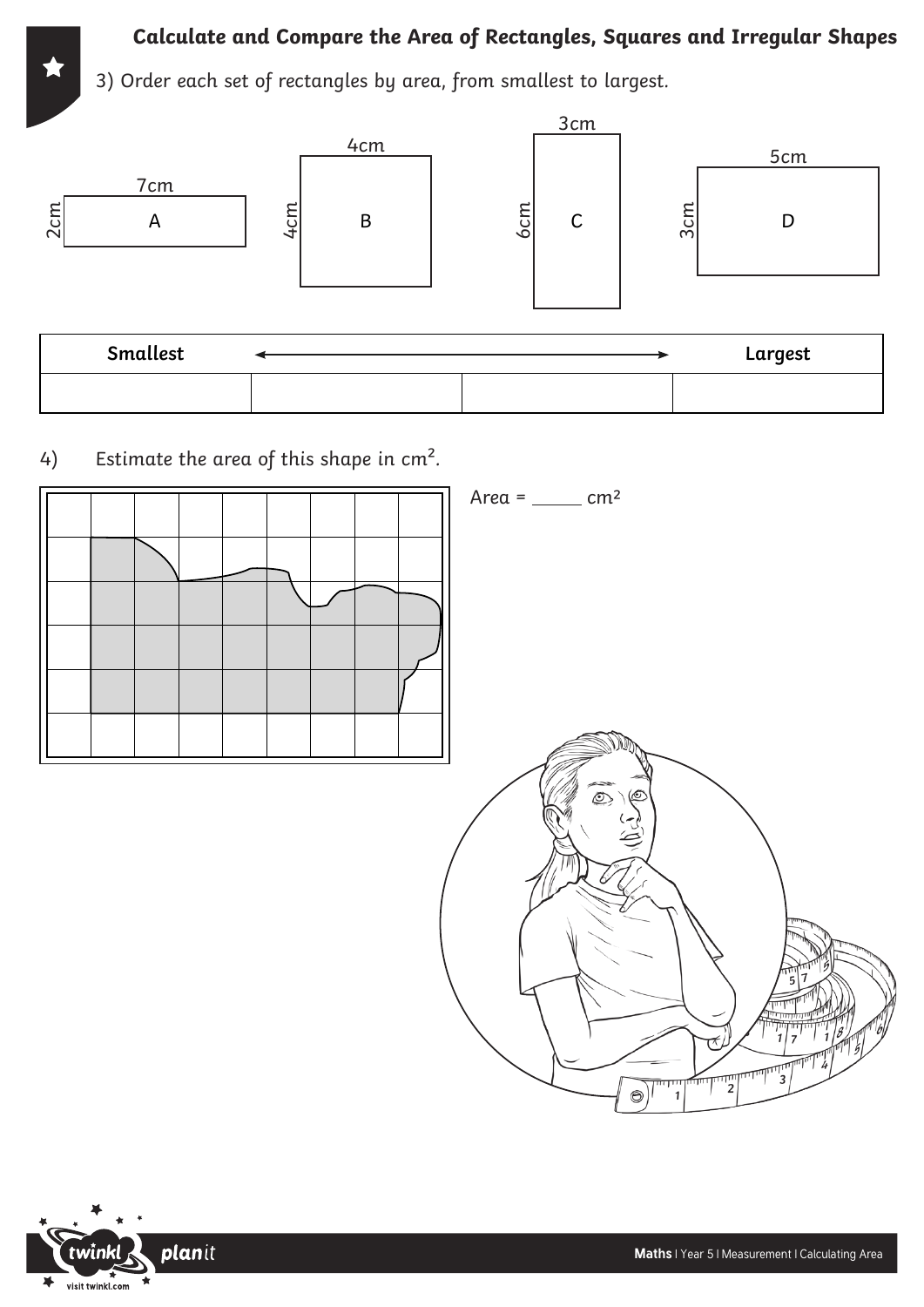

### Calculate and Compare the Area of Rectangles, Squares and Irregular Shapes **Answers**

| Question     | <b>Answer</b>                                                   |  |
|--------------|-----------------------------------------------------------------|--|
| 1.           | Calculate the area of these shapes.                             |  |
| $\alpha$     | Area = $12 \text{cm}^2$                                         |  |
| $\mathsf b$  | Area = $9cm2$                                                   |  |
| $\mathsf{C}$ | Area = $12cm2$                                                  |  |
| $\mathsf{d}$ | Area = $2\text{1cm}^2$                                          |  |
| $\it e$      | Area = $16 \text{cm}^2$                                         |  |
| $\mathbf{f}$ | Area = $30cm2$                                                  |  |
| 2.           | Order each set of rectangles by area, from smallest to largest. |  |
|              | A, B, D, C                                                      |  |
| 3.           | Order each set of rectangles by area, from smallest to largest. |  |
|              | A, D, B, C                                                      |  |
| 4.           | Estimate the area of this shape in cm <sup>2</sup> .            |  |
|              | Area = $25cm2$                                                  |  |

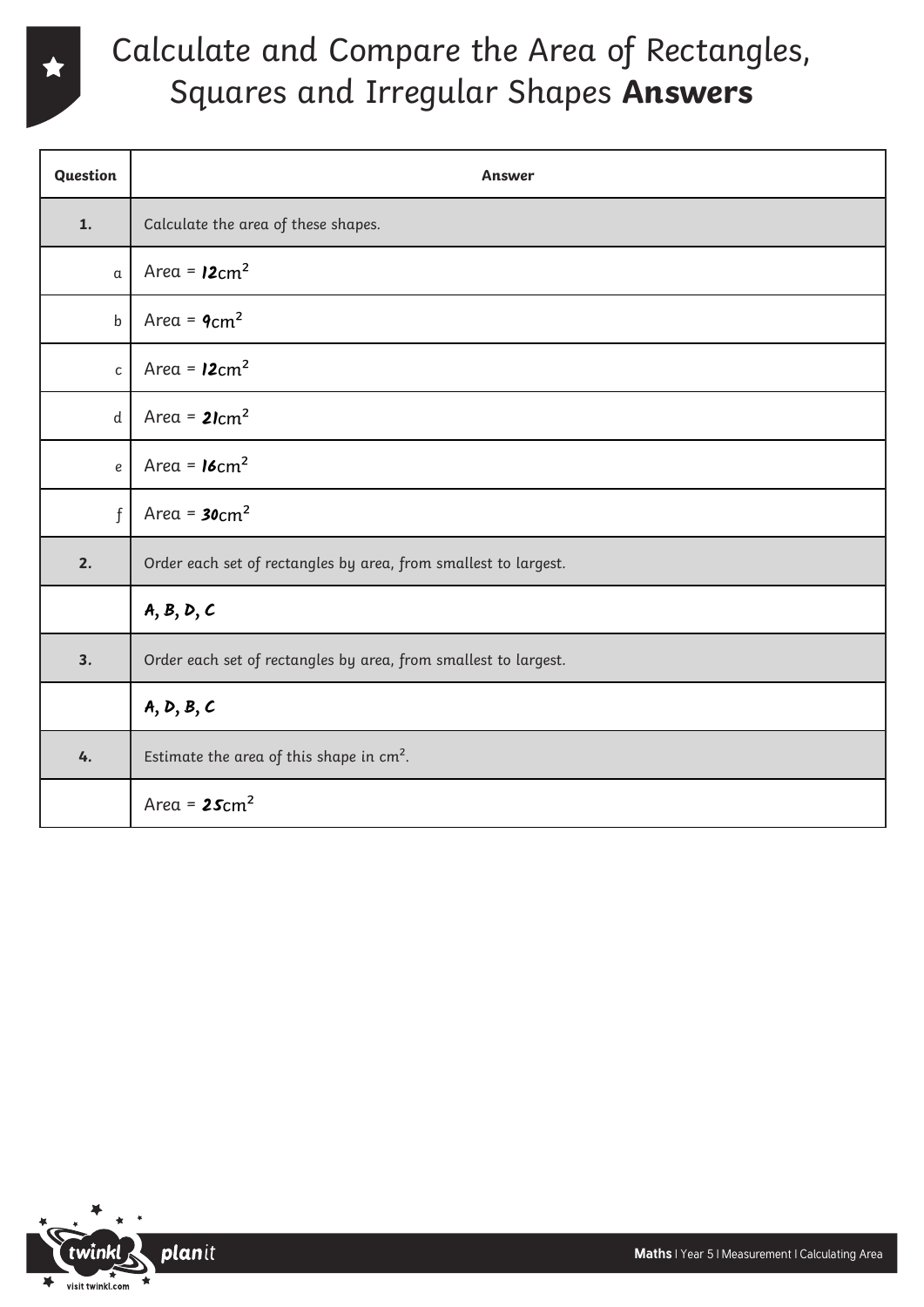# **Calculate and Compare the Area of Rectangles, Squares and Irregular Shapes**

I can calculate and compare the area of rectangles, squares and irregular shapes.





visit twinkl.com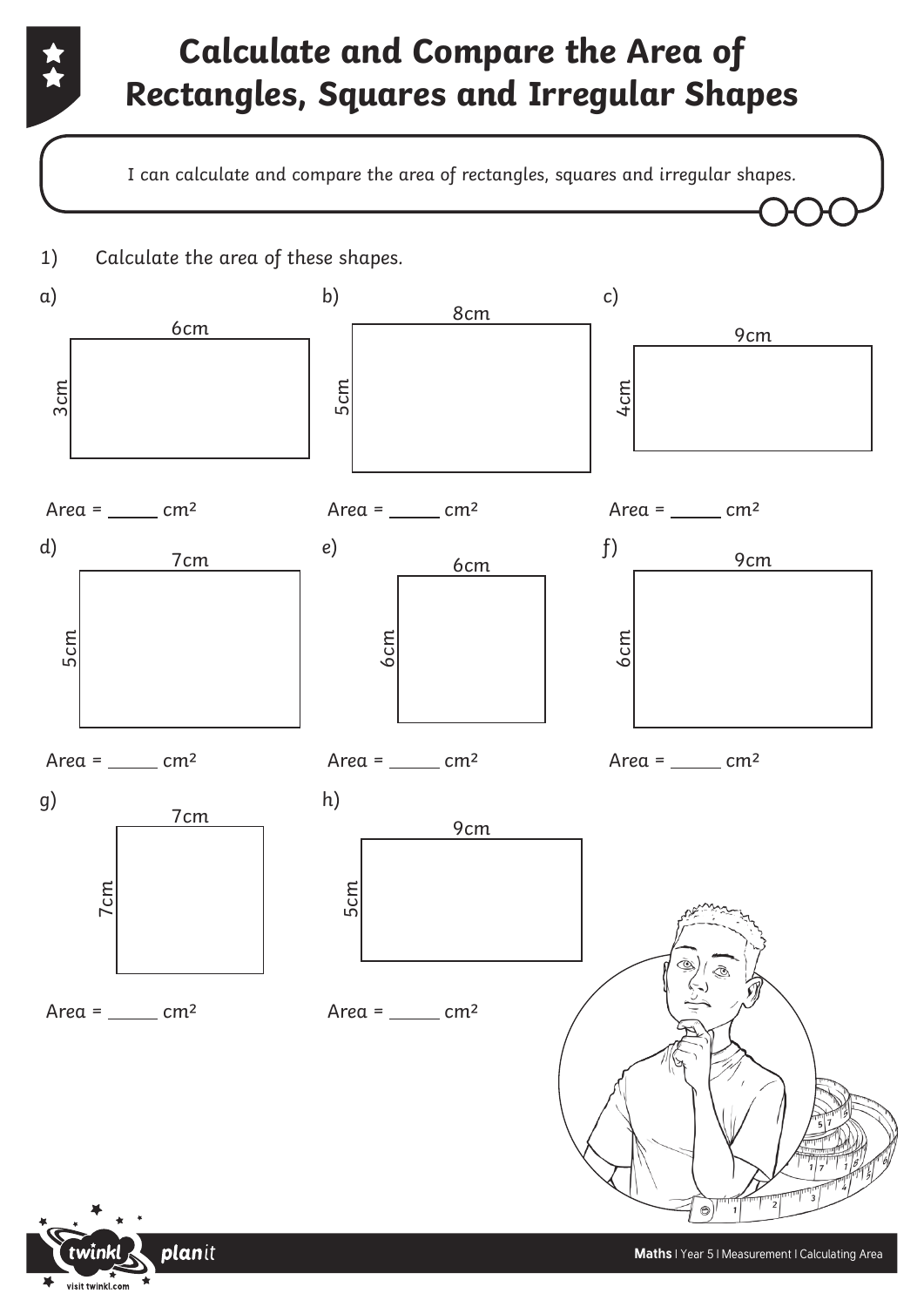



3) Order each set of rectangles by area, from smallest to largest.



| Smallest |  | Largest |
|----------|--|---------|
|          |  |         |

4) Estimate the area of this shape in  $cm<sup>2</sup>$ .







 $Area =$   $cm<sup>2</sup>$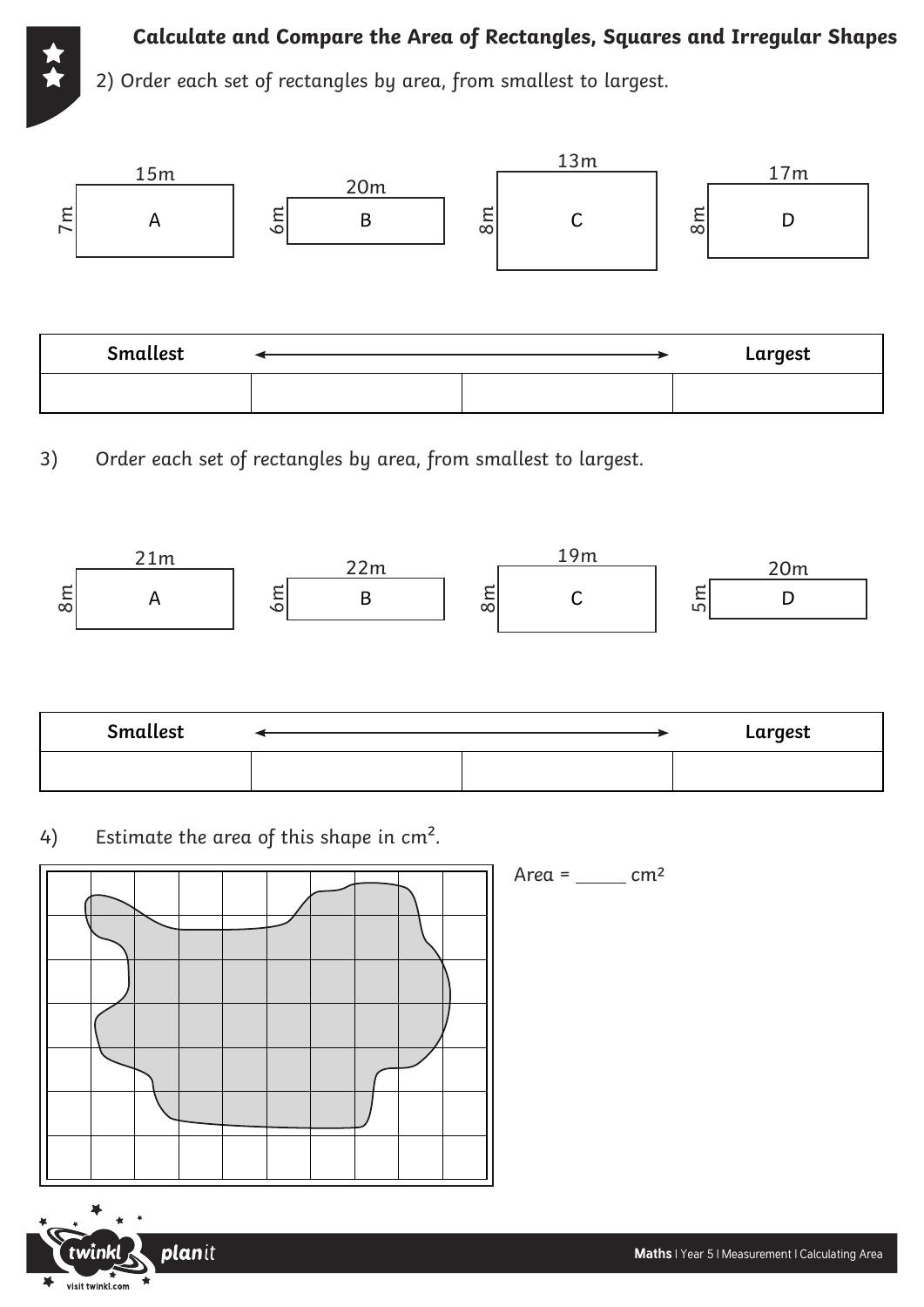

## Calculate and Compare the Area of Rectangles, Squares and Irregular Shapes **Answers**

| Question     | Answer                                                           |  |
|--------------|------------------------------------------------------------------|--|
| 1.           | Calculate the area of these shapes.                              |  |
| α            | Area = $18 \text{cm}^2$                                          |  |
| $\mathsf b$  | Area = $40cm2$                                                   |  |
| $\mathsf{C}$ | Area = $36 \text{cm}^2$                                          |  |
| d            | Area = $35 \text{cm}^2$                                          |  |
| e            | Area = $36 \text{cm}^2$                                          |  |
| $\mathbf{f}$ | Area = $54$ cm <sup>2</sup>                                      |  |
| $\mathsf g$  | Area = $49cm2$                                                   |  |
| h            | Area = $45cm2$                                                   |  |
| 2.           | Order each set of rectangles by area, from smallest to largest.  |  |
|              | C, A, B, D                                                       |  |
| 3.           | Order each set of rectangles by area, from smallest to largest.  |  |
|              | D, B, C, A                                                       |  |
| 4.           | Estimate the area of this shape in $cm2$ .                       |  |
|              | Area = $35cm^2$ (accept 34cm <sup>2</sup> or 36cm <sup>2</sup> ) |  |

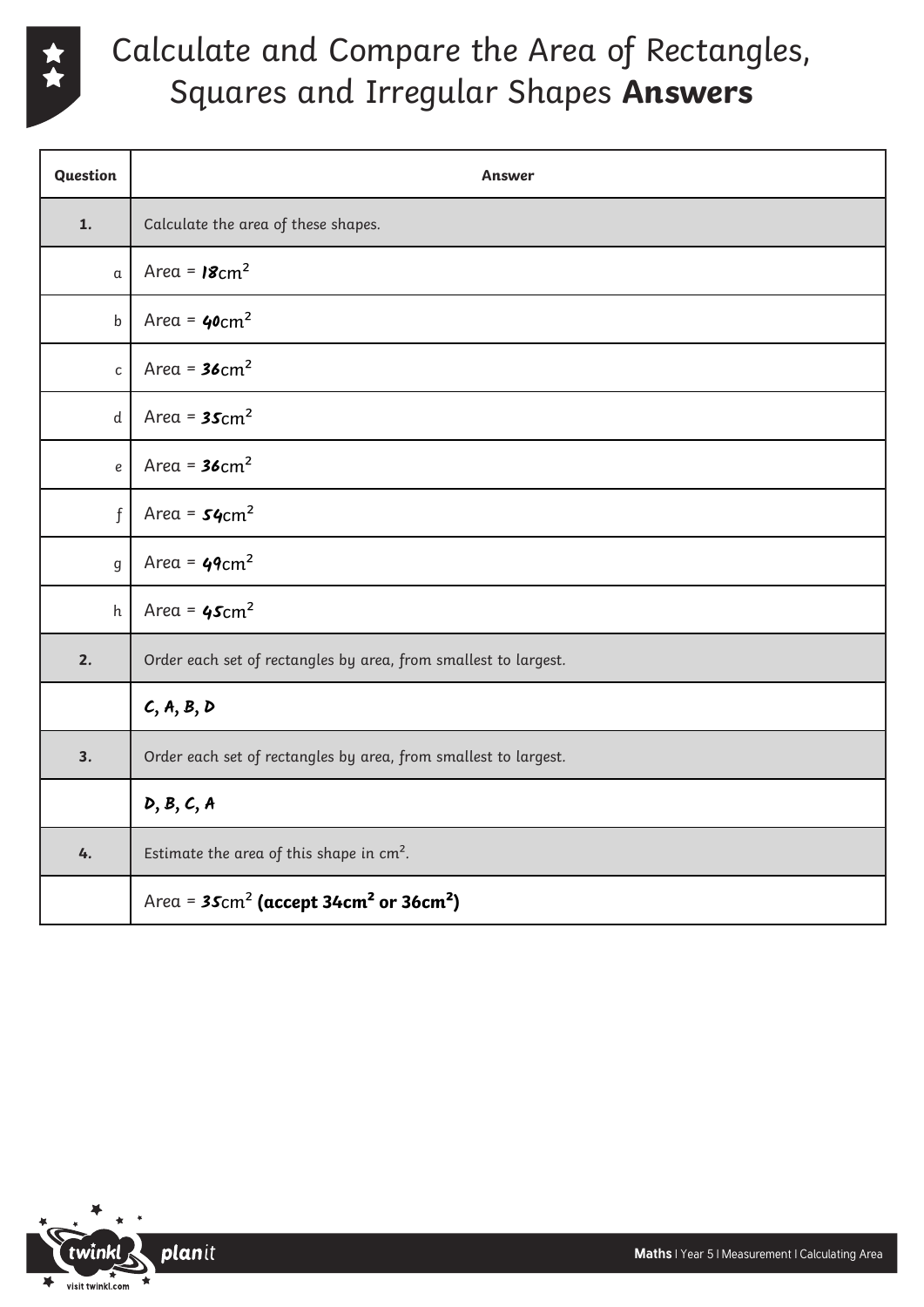

# **Calculate and Compare the Area of Rectangles, Squares and Irregular Shapes**

I can calculate and compare the area of rectangles, squares and irregular shapes.

1) Here are the sizes of the pitches of six football clubs. Calculate the area of each pitch in square yards and write them in order from smallest (1) to largest (6). We write square yards as yd<sup>2</sup>.



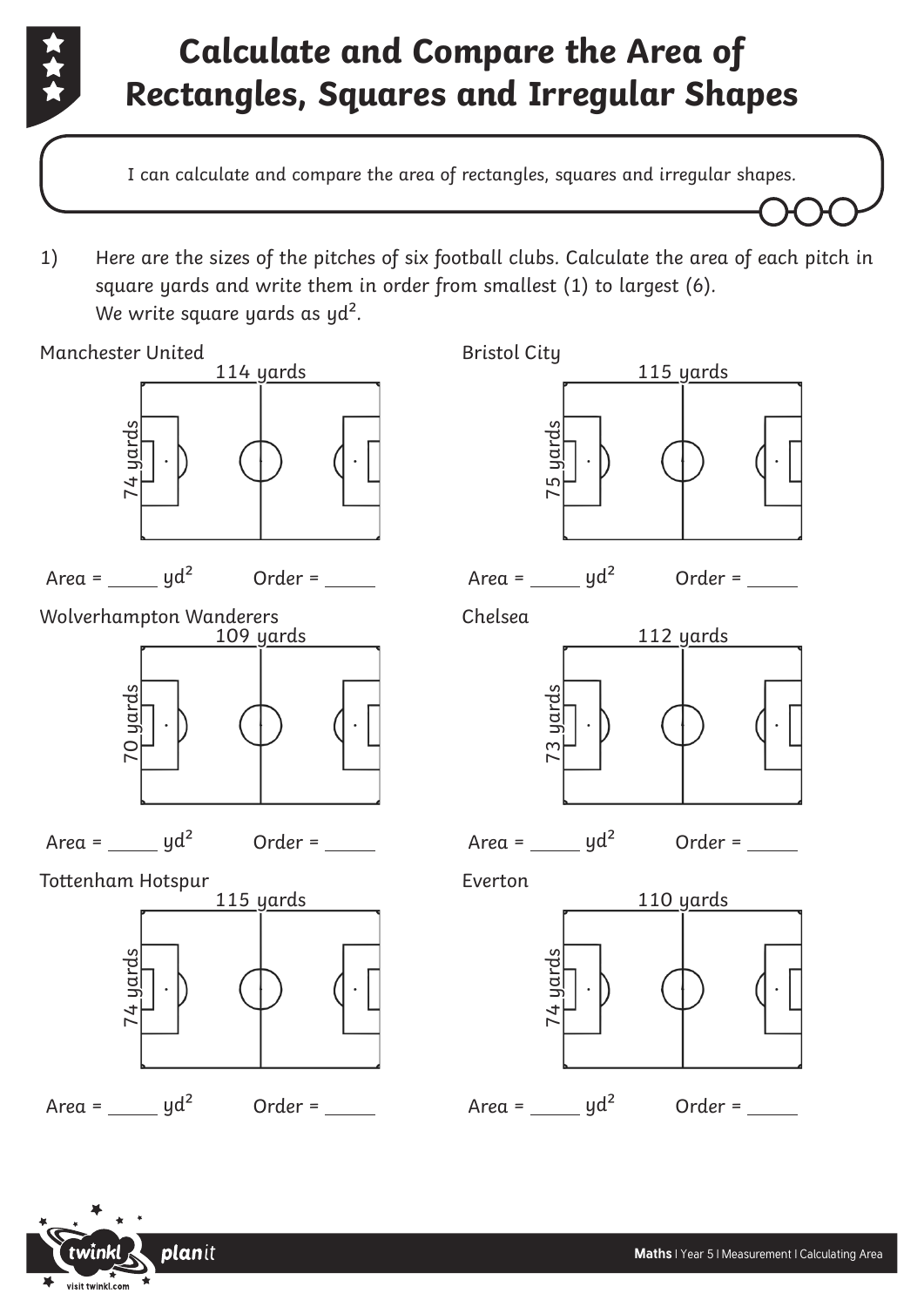

#### **Calculate and Compare the Area of Rectangles, Squares and Irregular Shapes**

2) Estimate the area of these shapes in cm<sup>2</sup>.